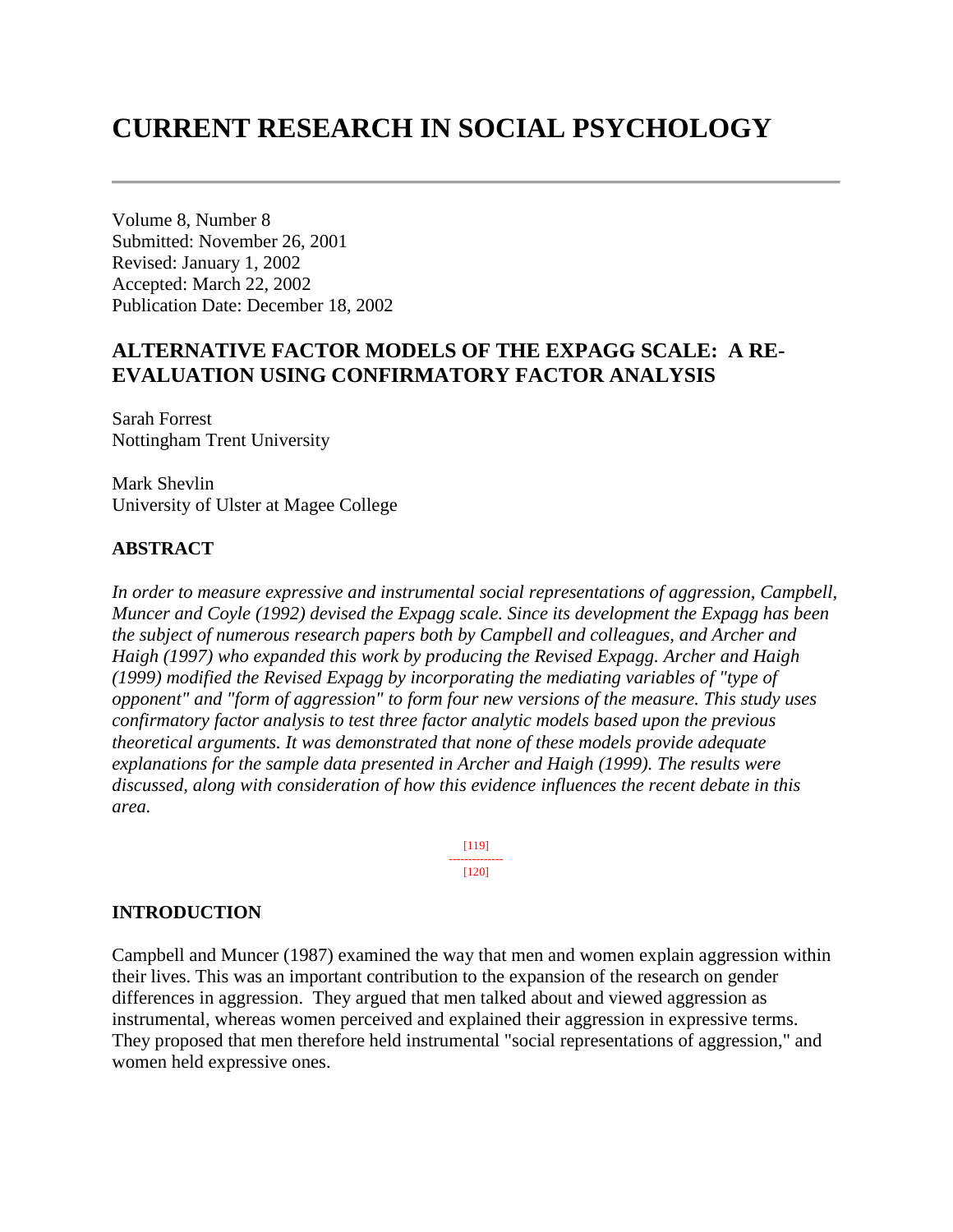Moscovici (1984, 1987) developed the concept of social representations from Durkheim's ideas about "individual" and "collective" representations. Moscovici left the definition of social representations intentionally imprecise (Moscovici 1985). Social representations are "the shared images and concepts through which we organise our world" (Parker 1987: 448). Different social groups use different social representations, dependent on the situation at hand. Campbell, Muncer and Coyle (1992) developed the Expagg scale to measure instrumental-expressive social representations of aggression. These social representations are thought to be quite fixed and rigid, as members of the social group, in these case men and women, are "locked" into that particular form of understanding and cannot simultaneously hold two conflicting sets of social representations (Campbell 1995, 1996). It was therefore suggested that Expagg was a unidimensional measure, as social representations of aggression were bi-polar opposites on the same continuum. Support for the dimensionality of the Expagg scale has been based upon exploratory factor analytic solutions by Campbell and colleagues (Campbell, et al. 1992, 1999).

Campbell's work on instrumental and expressive aggression is very heavily dependent upon her application of social representations. Social representation theory has been subject to considerable debate and criticism (Potter and Linton 1985; McKinlay and Potter 1987; Parker 1987). More specifically, it is possible to question Campbell and Muncer's (1987) adoption of the term to explain their findings. They propose that being male or female is the most salient group membership to an individual when they are faced with an aggressive situation, without considering membership of other social groups (e.g. race, class, cultural groups). Additionally, men and women as groups may be far too heterogeneous to be the type of social group that Moscovici envisioned. As Potter and Linton (1985) considered "Satisfying one index of membership, however objective, does not entail that the individual will identify with, or act in terms of, the specified group" (p.83). Researchers have found Campbell's usage of social representation theory problematic (e.g. Archer, Monks and Connors 1997; Eatough, Gregson and Shevlin 1997).

Whilst it is not disputed that sex is a social category of importance when investigating individuals' perceptions of aggression, Campbell and Muncer (1987) provide no empirical evidence that this is the most salient category of group membership. Consistent with most of the traditional research in aggression, Campbell and Muncer (1987) assume that sex and gender are quintessential for understanding aggressive thinking. This preoccupation with gender and aggression is well recognised in the literature (e.g. White and Kowalski 1994). It has been argued that this serves to under-emphasise the similarities between men and women (Unger 1979), and ignores the fact that there is greater variation within the sexes than between them (Plomin and Foch 1981; White and Kowalski 1994).

Archer and Haigh (1996, 1997) proposed a revised version of this scale conceptualising the underlying psychological constructs as separate factors of instrumental and expressive "beliefs" about aggression. They demonstrated that instrumental and expressive item endings were not necessary alternatives, as implied in Campbell's work. Therefore, it was preferable to view Expagg items as measuring "beliefs" instead of more rigid social representations, allowing respondents to endorse both an instrumental and an expressive response to an item. They argued that Expagg misrepresented the underlying psychological construct as gendered social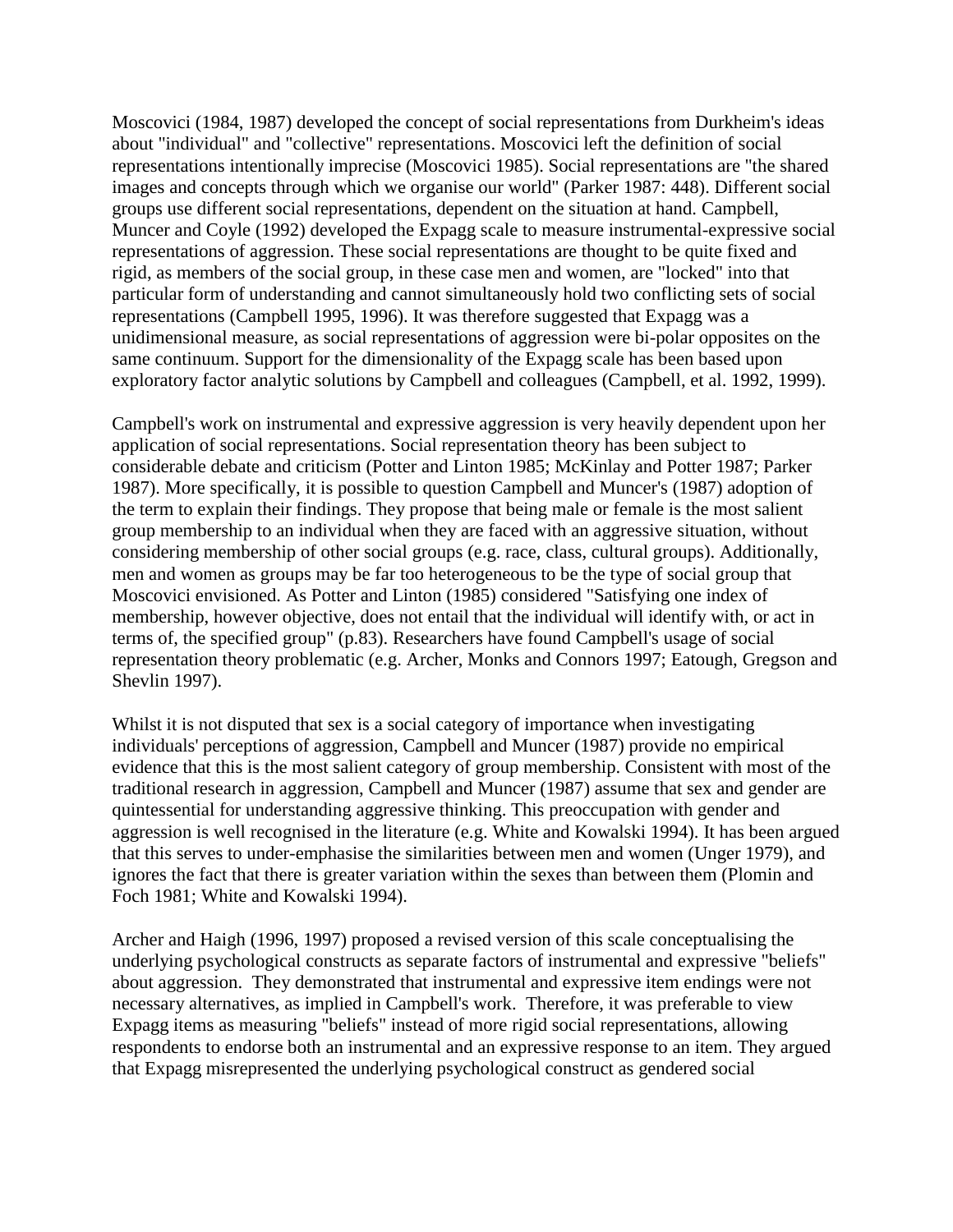representations, as people can and do use both sets. People were not "locked" into either an instrumental or an expressive understanding of aggression.

Each Expagg item was split into a separate instrumental and expressive item to form the Revised Expagg scale in line with Archer and Haigh's research. This Revised Expagg was, in part, an attempt to improve the data quality, making the responses more amenable to factor analytic techniques. Haigh (1996) and Archer and Haigh (1997, 1999) claim that two factors consistently underlie the Revised Expagg, again using exploratory factor analytic techniques. Campbell et al. (1999) also examined the factor structure of the Revised Expagg using exploratory factor analysis. They concluded that the evidence for both a one- and a two-dimensional solution for this measure were equivocal.



Concerns about the lack of validity in the Expagg measures were raised by Forrest et al. (2002). By collecting large samples of data from both the original and Revised Expagg scales they tested the opposing ideas about the factor structure of them using confirmatory factor analysis. The Expagg measures were shown to lack validity, although it was demonstrated that viewing instrumental and expressive "representations" more loosely as two independent sets of beliefs was preferable to Campbell's contention of a bipolar continuum of instrumental-expressive social representations.

Archer and Haigh (1997) additionally identified important mediating variables accounting for significant differences in responses to the Revised Expagg. Instrumental and expressive beliefs about aggression were found to significantly differ depending upon the type of opponent the respondent considered when completing the scale. The form of aggression, either physical or verbal, was also identified as significantly affecting Revised Expagg responses. In an extension of these findings the Revised Expagg scale was modified by Archer and Haigh (1999). This recent paper by Archer and Haigh (1999) is a further contribution to the succession of papers expanding on the work of Campbell and colleagues (Campbell and Muncer 1987, 1994; Campbell, et al. 1992; Campbell, et al. 1996, 1997), which has become a popular topic of investigation within the aggression literature.

Archer and Haigh (1999) sought to examine how instrumental and expressive beliefs are affected by specifying the opponent as a partner or a same-sex non-partner, and the form of aggression as either physical or verbal. Each of these four scales was developed to comprise both instrumental and expressive items. Responses can be interpreted in terms of eight sub-scales. The expressive sub-scales relate to physical aggression towards a partner (PPE), same-sex physical aggression (SPE), verbal aggression towards a partner (PVE), and same-sex verbal aggression (SVE). The instrumental sub-scales relate to physical aggression towards a partner (PPI), same-sex physical aggression (SPI), verbal aggression towards a partner (PVI), and same-sex verbal aggression (SVI).

There are a number of testable predictions that can be made concerning the factor analytic structure of Archer and Haigh's (1999) new Revised Expagg. This allows a comparison of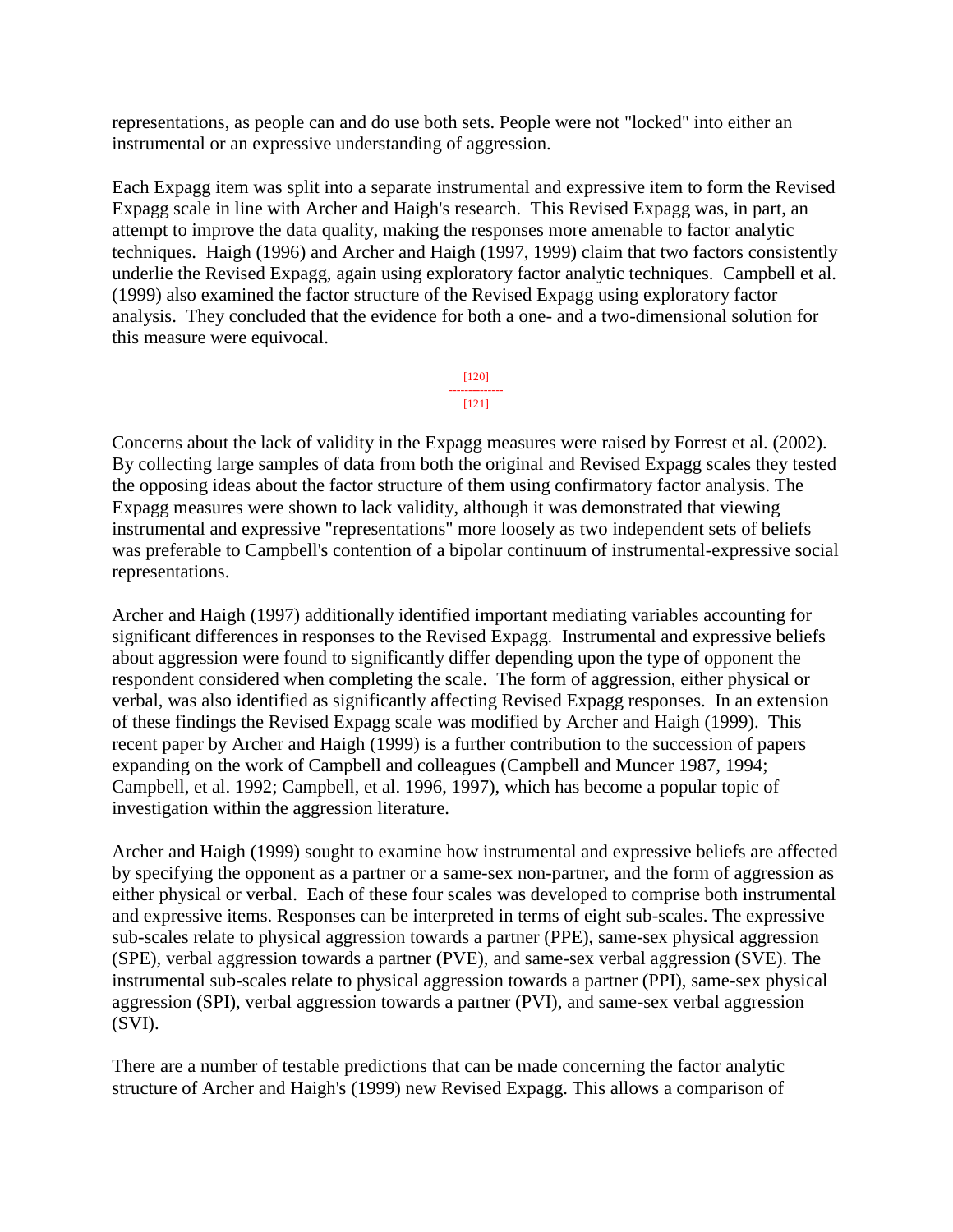alternative theoretical positions regarding the number and nature of the psychological variables relating to beliefs about aggression. Firstly, Archer and Haigh (1999) proposed that two dimensions underlie the eight sub-scales of the new Revised Expagg, meaning that the four expressive sub-scales measure an "expressive" factor and the four instrumental sub-scales measure an "instrumental" factor. Exploratory factor analysis of the Revised Expagg (Haigh 1996; Archer and Haigh 1997) suggest such a structure. Additionally correlations among the eight sub-scales of the Expagg (Haigh 1996) suggest two relatively discrete factors (Archer and Haigh 1999). The inference is that instrumental and expressive aggressive beliefs account for the covariation between the scales. They would therefore constitute second-order factors accounting for the covariation among the scales.





Figure 1 above depicts a path diagram (Model 1) for this set of proposed relationships. The eight sub-scales are assumed to be unidimensional, the circles representing the latent variables for each sub-scale. Higher-order instrumental and expressive belief factors are specified to explain the variation in responses between these sub-scale factors. For diagrammatic simplicity the residuals for the first order factors are not included in the figure. The summated sub-scales are represented by the observed *y*-variables displayed as squares in the path diagram. Each sub-scale then has a latent underlying variable representing "true" variation when error has been removed. With error removed they are displayed as their respective first-order variables (PPE, PVE, SPE, SVE, PPI, PVI, SPI, SVI) regressing onto the higher-order factors. The unique error variation for each subscale is denoted by Eta sub-1 to Eta sub-8. In specifying the model these variances were fixed to specified values to reflect the reliabilities of each sub-scale as reported by Archer and Haigh (1999).

The second alternative is based upon the hypothesis of Campbell et al. (1992) that expressive and instrumental social representations of aggression are necessary alternatives; an individual could not endorse both representations on a given item. Archer and Haigh (1997) proposed that expressiveness-instrumentality is not a bipolar construct, that they are two separate, relatively orthogonal, dimensions, and that they can be more adequately described as sets of beliefs, rather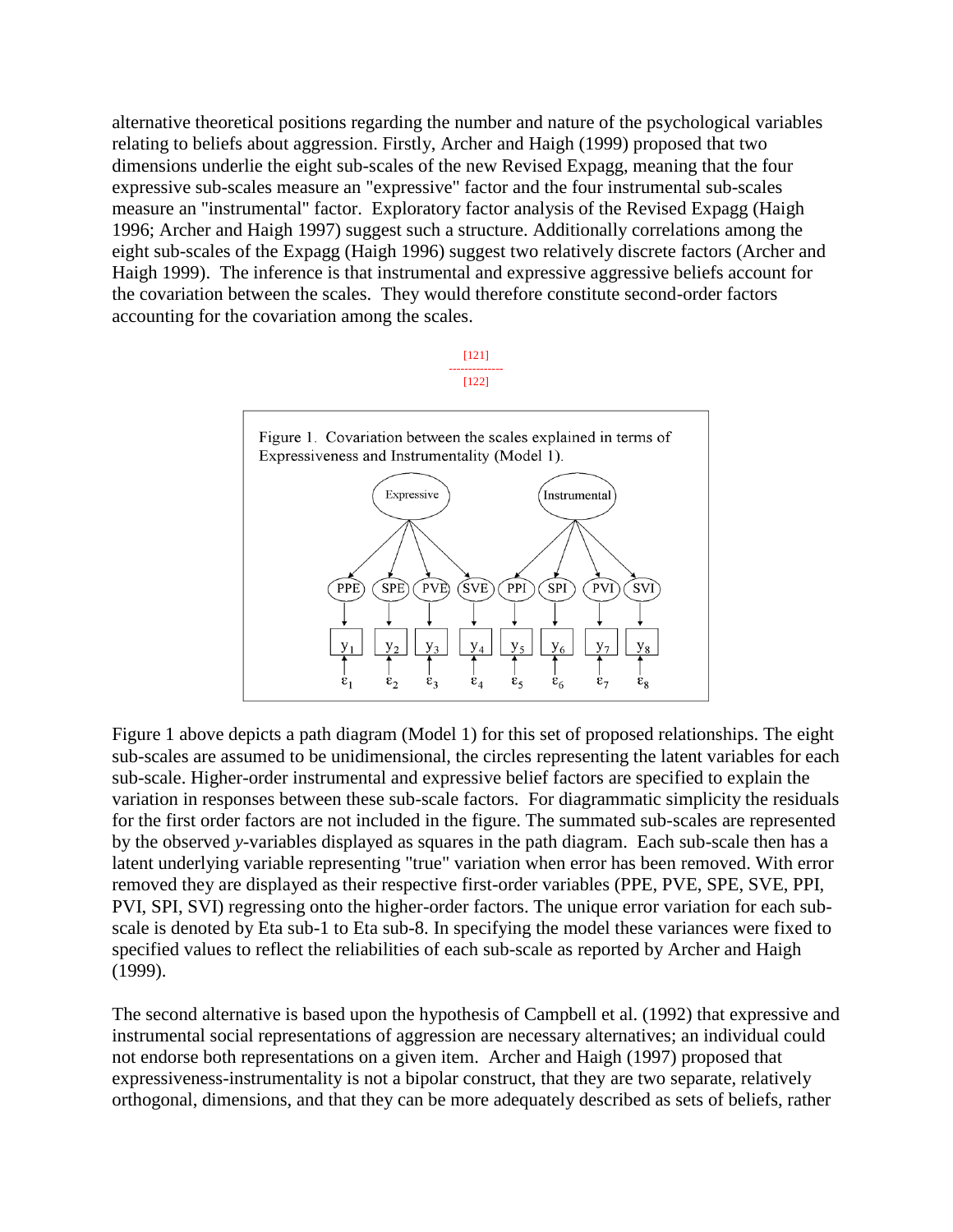than as social representations. There is, however, still considerable dispute that expressivenessinstrumentality is a single continuum which would explain the variation in the recent formulation of the new Revised Expagg. Campbell et al. (1992, 1996, 1997) continue to theorise about instrumentality and expressiveness of aggression as a bipolar construct. There has been no definitive refutation of such a model. Campbell et al. (1999) and Muncer and Campbell (2000) still argue for the social representational interpretation of instrumental and expressive aggression.





Figure 2 illustrates the model (Model 2) based on Campbell's original theoretical underpinning of Expagg. The single "expressive-instrumental" factor is specified to account for the association among the eight sub-scales and is depicted in a circle as a higher-order latent variable. The summated sub-scales are, again, shown as observed y-variables in the squares labelled y sub-1 to y sub-8 and are corrected for measurement error.

The third specification relates to the explicit prediction of Archer and Haigh (1999) that the differences in the variation between versions can be accounted for by the mediating variables they have incorporated. It is suggested that the type of opponent and the form of aggression rather than the type of "belief" (expressive or instrumental) can explain the first order factors. Figure 3 formulates this hypothesis into a model (Model 3) whereby the latent factors of the subscales reflect the higher-order factors of "Partner-Physical," "Same-sex-Physical," "Partner-Verbal" and "Same-sex-Verbal." These first-order latent variables regress onto the higher-order factors, when error has been removed from the observed summated scores from each sub-scale.

> [123] -------------- [124]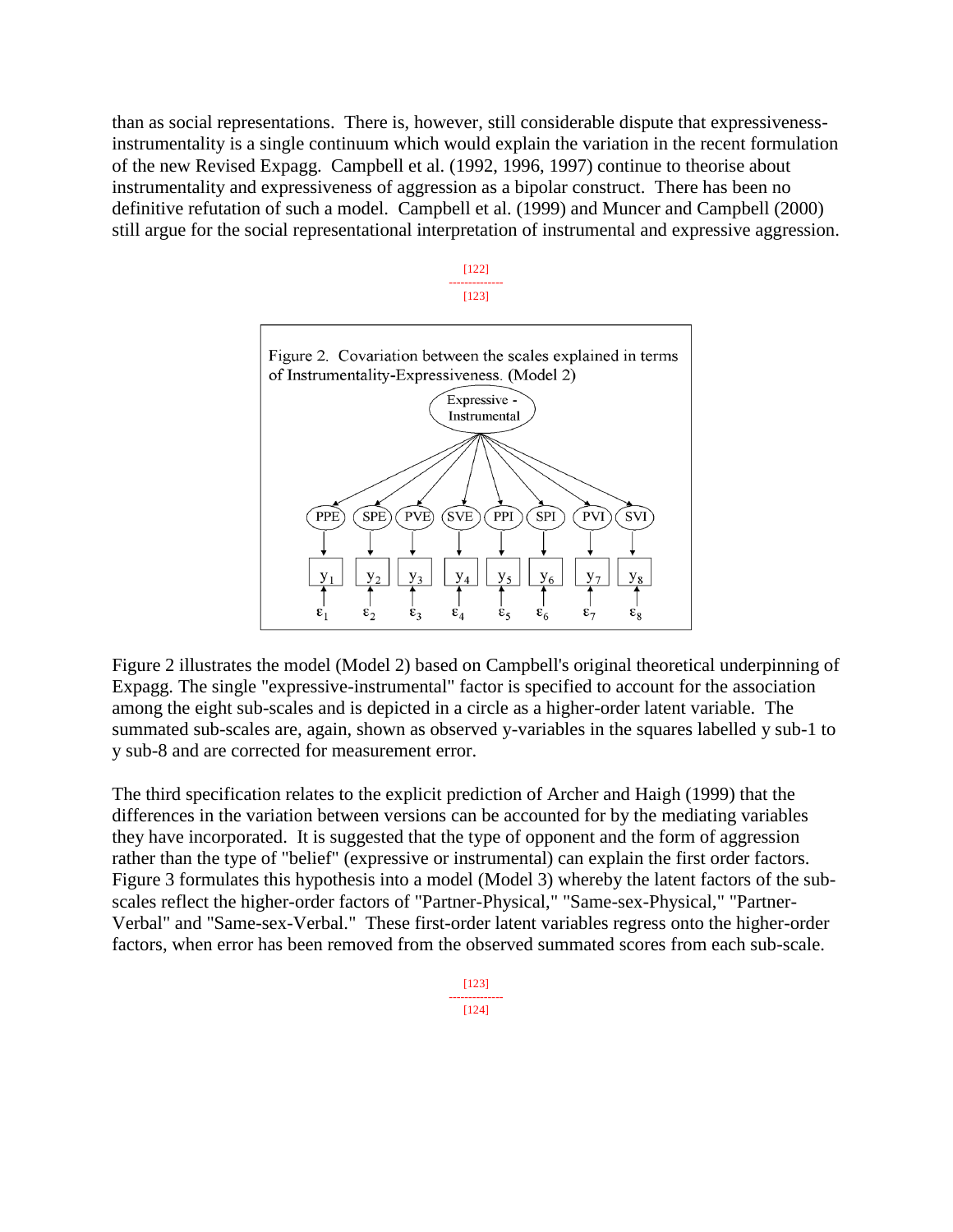

Therefore, from the arguments formulated in Archer and Haigh (1999), there are three models of the predicted associations of the type of opponent, the form of aggression, and instrumental and expressive beliefs about aggression. Using the correlation matrix and standard deviations presented in Archer and Haigh (1999), these models can be tested using confirmatory factor analysis to examine the viability of the claims.

Structural equation modelling allows the comparison of different theoretically derived models, which cannot be tested within the more traditional factor analytic methods employed in the previous research. The problems of exploratory factor analysis and the superiority of confirmatory factor analysis (within a structural equation modelling framework) to address such issues are well-documented (Bollen 1989; Pedhazur and Schmelkin 1991). Each model can be specified and the parameters estimated. Importantly, goodness of fit statistics can be computed that describe how well the proposed model explains the sample data. Further, indices are available that allow a comparison between competing, or alternative, models.

In light of the validation problems identified in Forrest et al. (2002) and the identification by Archer and Haigh (1999) of mediating variables, this study aimed to re-evaluate the validation of the measures taking the mediating variables into account. If these mediating variables are so pivotal to understanding instrumental and expressive beliefs, then by incorporating them into models about the dimensionality of the measures may improve validation evidence. If the theoretical models are also demonstrated to be invalid, this raises serious issues for research that uses these measures. Although developed in the UK, the Expagg measures are extensively used in social psychological research on aggression all over the world. For example, in France (Paty 1998; Richardson, Huguet and Schwartz 2000), Spain (Andreu, Fujihara and Ramirez 1998), the Czech Republic (Baumgartner 1995), the Middle East (Puyat 2000), Japan (Andreu et al. 1998) and the USA (Richardson and Latane 2000; Richardson et al. 2000). Therefore it is very important that the measures are validated and the findings of Archer and Haigh (1999) replicated.

> [124] -------------- [125]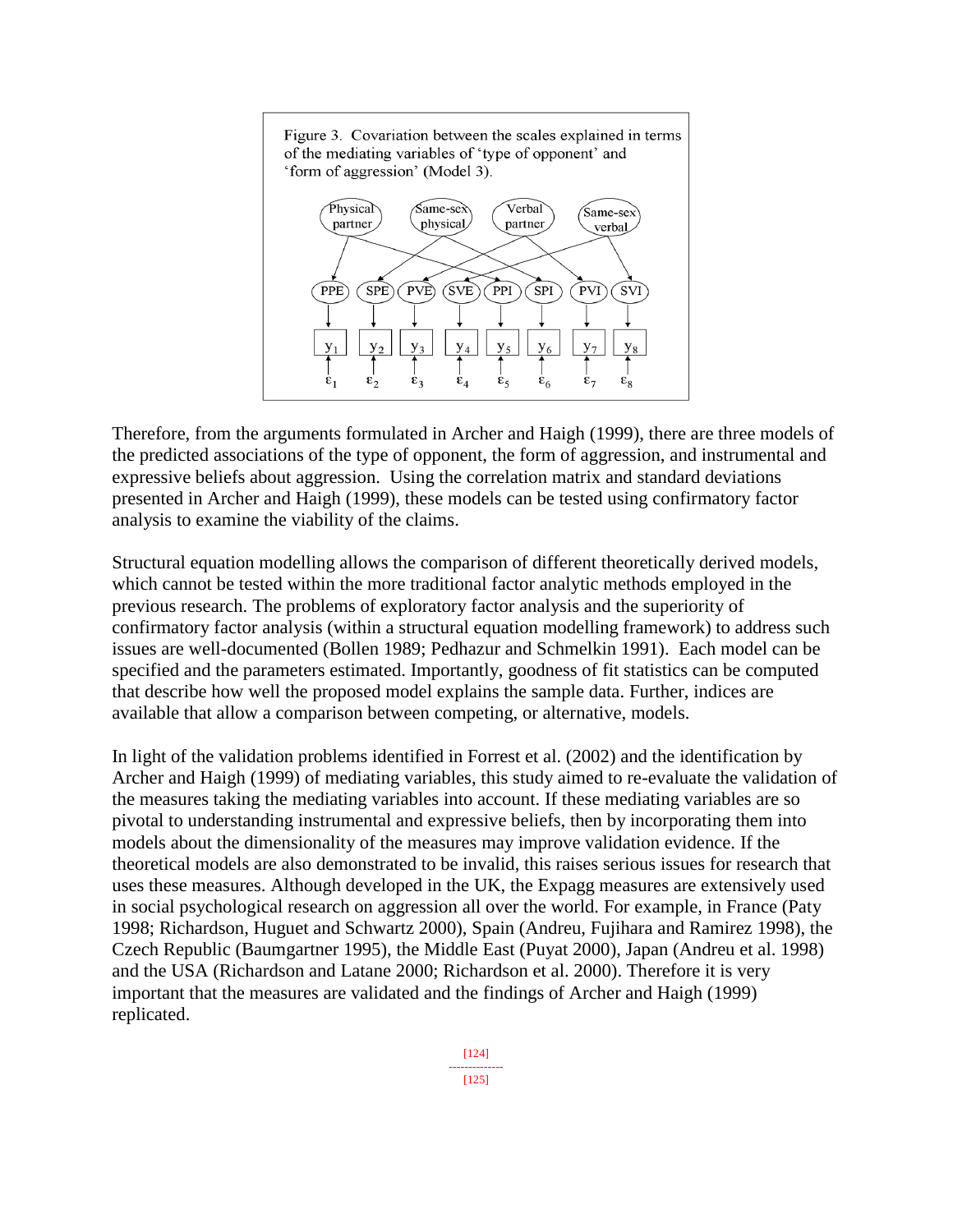#### **METHOD**

The three models described above were specified and estimated using LISREL8 (Joreskog and Sorbom 1993). Using the correlation matrix and standard deviations reported in Archer and Haigh (1999), based on a sample of 200 university undergraduate students, a covariance matrix was computed and the models estimated using maximum likelihood. Archer and Haigh's (1999) data set is re-analysed here as this is currently the only published data set available where researchers have specified the type of opponent and the form of aggression using different formats of the Revised Expagg scale. The reliabilities of the eight sub-scales, as reported by in Archer and Haigh (1999), were incorporated into the model to account for measurement error in each of the sub-scales. This was achieved by constraining the first-order factor loadings to reflect the reported estimates of Cronbach's alpha.

## **RESULTS**

Table 1 shows the chi-square and RMSEA fit statistics for each of the three models. The chisquare statistic and the Root Mean Square Error of Approximation (RMSEA; Steiger 1989, 1990) provide an indication of the global fit of the model. A non-significant probability value for the chi-square and an RMSEA value of 0.05 or below indicates satisfactory fit between the specified model and the sample data. Current consensus in the structural equation modelling literature advocates the desirable properties of the RMSEA (Raykov 1998), and stipulate that the chi-square test statistic should always be cited (Pedhazur and Schmelkin 1991; Hoyle and Panter 1995). The Akaike Information Crtierion (AIC), Consistent Information Criterion (CAIC) and Expected Cross Validation Index (ECVI) are indices used for the purposes of model comparison, with the smallest values being indicative of the best fitting model.

|         | Chi-Square | df  |      | <b>RMSEA</b> | <b>AIC</b> | <b>CAIC</b> | <b>ECVI</b> |
|---------|------------|-----|------|--------------|------------|-------------|-------------|
| Model 1 | 103.58     | 1 Q | 0.00 | 0.15         | 137.58     | 210.65      | 0.69        |
| Model 2 | 352.78     | 20  | 0.00 | 0.29         | 384.78     | 453.55      | 1.93        |
| Model 3 | 332.93     | 24  | 0.00 | 0.34         | 376.93     | 471.49      | 1.89        |

|  | Table 1. Fit indices results of the three models $(N=200)$ . |  |  |  |  |
|--|--------------------------------------------------------------|--|--|--|--|
|--|--------------------------------------------------------------|--|--|--|--|

Table 1 shows that none of the proposed models adequately explain the variation in the data in terms of the chi-square or the RMSEA. In addition, all other fit indices provided in the LISREL output also strongly suggested that all three models are not good descriptions of the sample data. As the models do not explain the data the parameter estimates are unreliable and therefore are not reported.

Despite the fact that none of the models, according to overall fit indices, adequately fit the data, the analysis does provide the evidence of which is the best approximation. Comparison of the possible theoretical models suggests that Model 1 is the "best." Chi-square difference tests indicated that Model 1 represents a significant improvement on Model 2 (Chi-square difference=249.2; df difference=1; p<.05) and Model 3 (Chi-square difference=229.35; df diff  $=5$ ; p $< .05$ ).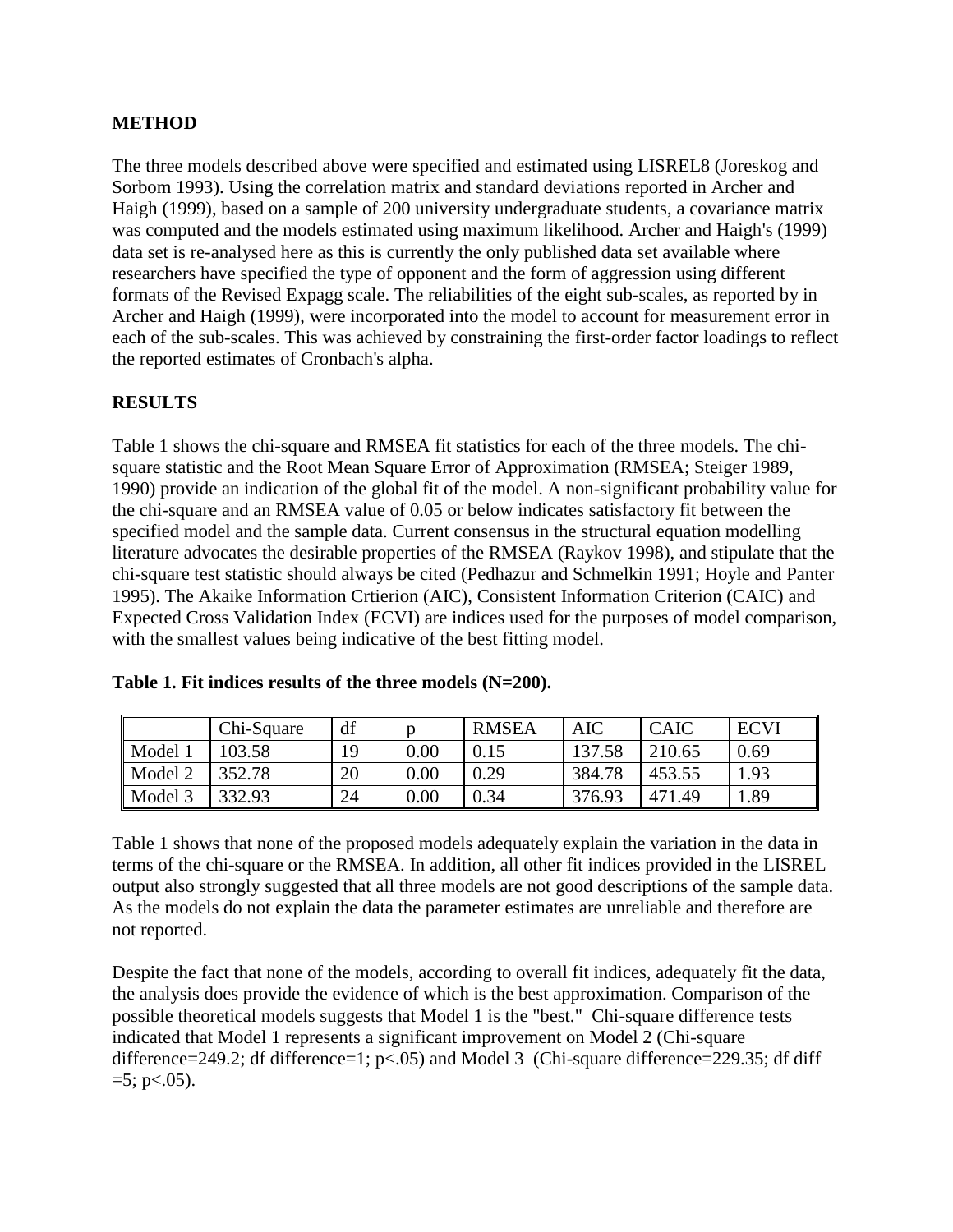#### [126]

#### **DISCUSSION**

Comparison of the possible theoretical models suggests that the model that shows least discrepancy with the observed data is Model 1. Chi-square difference tests reveal that Model 1 is significantly better than the two alternative models. This is the model based on Archer and Haigh's claim that instrumental and expressive beliefs represent two distinct factors, and these two constructs underlie the covariation between the sub-scales of the Modified Revised Expagg. Consistent with Forrest et al. (2002) it appears that it is preferable to view instrumental and expressive "representations" as more flexible beliefs. People can and do use both sets of beliefs, and do not appear to be "locked" into either an instrumental or an expressive understanding of aggression.

Although, Model 1 is significantly better than the other two models using model evaluation indices, it should not be overlooked that, according to the overall fit indices, even this model does not meet psychometric standards of construct validity. Model 1 is the preferable representation of the underlying nature and properties of instrumental and expressive beliefs about aggression, but the evidence suggests that, nonetheless, there is substantial observed variance not explained by this implied model. In terms of our theoretical understanding of the constructs this represents the best model so far, but evidence suggests that in terms of the psychometric standing of the Revised Expagg there are still problems. This invalidity of measures was also witnessed in Forrest et al.'s (2002) research with earlier versions of the Expagg scales.

The results suggest that it is not reasonable to conclude that the differences in the responses between the versions of the measure can be attributed to the type of opponent and/or the form of aggression. Muncer and Campbell (2000) likewise caution against viewing Expagg as dependent upon variables such as form of aggression and type of opponents. This research supports their reservations regarding Archer and Haigh's (1999) emphasis on the influence of these mediating variables. From the present re-analysis of -Archer and Haigh's (1999) data it can be argued that the factor structure of these measures remains insufficiently validated. Incorporating the mediating variables into models of the dimensionality of the Expagg measures did not improve the validity. Consistent with Forrest et al.'s (2002) findings, the scales do show serious amounts of misfit from the theory to the observed data. The relationships Archer and Haigh (1999) predict are not supported when confirmatory factor analytic techniques are implemented.

Haigh (1996) and Archer and Haigh (1997) have reported relatively consistent exploratory factor analytic solutions for both the general Revised Expagg and the new Revised Expagg. The present findings cast doubt on the existence of stable instrumental and expressive beliefs factors in the various versions of Expagg. Previous attempts at validation on these measures are based on exploratory factor analysis, the statistical and theoretical limitations of which are well documented (Bollen 1989; Pedhazur and Schmelkin 1991). More rigorous methodological procedures, such as confirmatory factor analysis, are required in order to assess the psychometric qualities of the various Expagg measures. The acceptance of single instrumental and single expressive beliefs factors in these measures seems premature.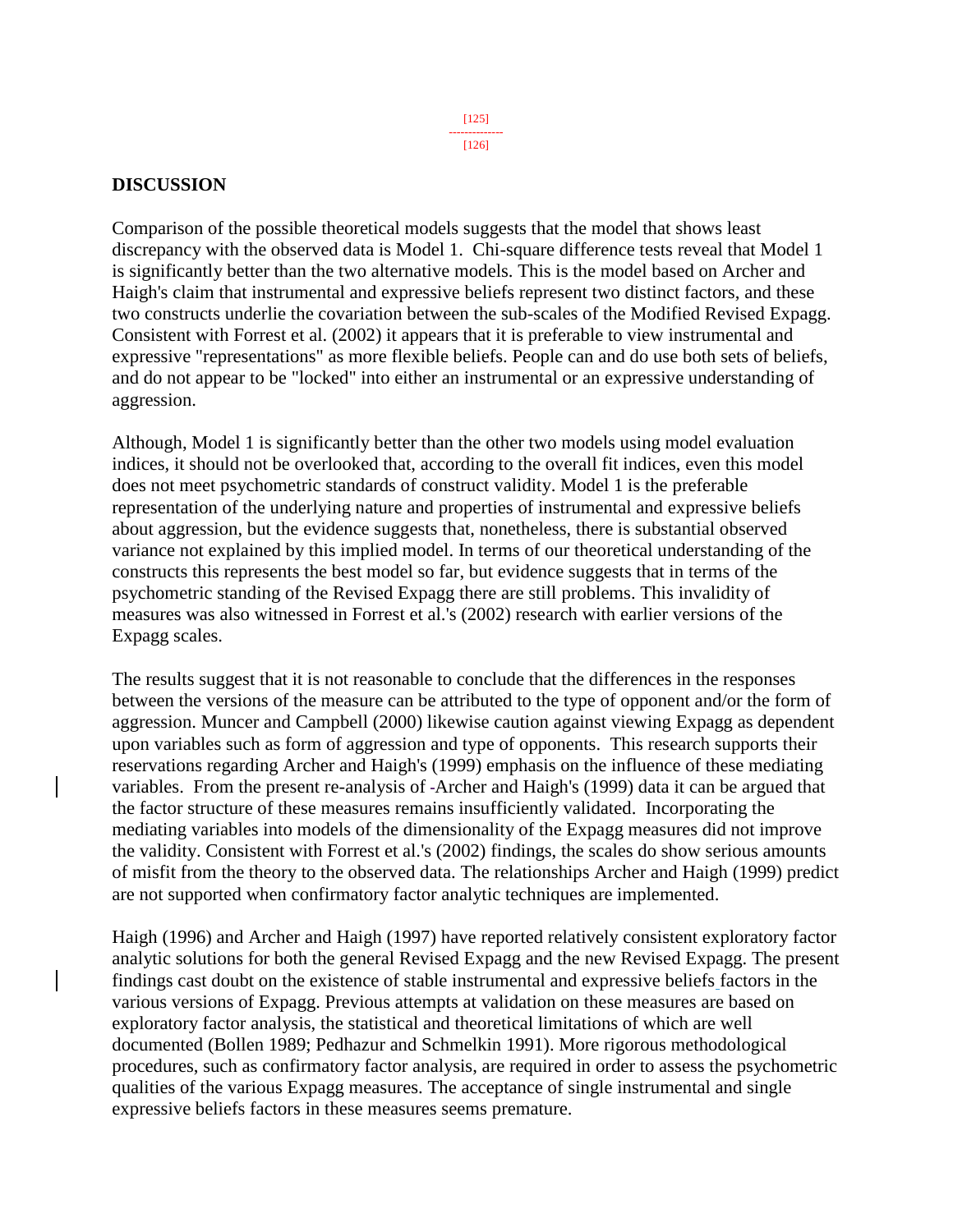There are many statistical reasons for the models not fitting the data, such as effects of nonnormality and/or the ordinal nature of the responses. A likely reason, however, is that the Expagg scale in its current form does not have a sound factor structure. The analyses reported by Archer and Haigh (1997, 1999) appear to support a priori predictions and are consistent with previous literature, thereby suggesting that the quality of the data is adequate: but the factor analysis of the same data shows no theoretically based structure.

The various versions of Expagg are widely used in aggression research conducted all over the world (e.g. Baumgartner 1995; Paty 1998; Puyat 2000). These studies tend to cite the previous exploratory factor analytic solutions of Campbell et al. (1992, 1999) and Archer and Haigh (1997) as evidential of sufficient psychometric investigation. For measures with such extensive application and usage it is important that they display adequate psychometric properties. It must be demonstrated that the measure is both reliable (in terms of internal consistency and temporal stability) and valid. Both Campbell et al. (1992) and Archer and Haigh (1997) report that their exploratory factor analyses solutions are consistent with their contradictory theoretical predictions. This study recommends that more rigorous psychometric evaluation is required than the traditional use of exploratory factor analysis, especially when there are conflicting theoretical models within the literature that seek to explain the patterns of variation within the data.

> [126] -------------- [127]

It is not in contention that the work in this area does not have considerable utility. The work on social representations of aggression has proven extremely influential and has greatly extended the understanding of how people perceive anger and aggression within their lives. It has been especially important in broadening the study of aggressive experience to women. However, it is strongly suggested that further validation research of the various versions of Expagg are required, using large sample data and appropriate statistical procedures. The recent papers by Campbell et al. (1999) and Muncer and Campbell (2000) surmise the importance of such issues and somewhat further psychometric standing, although without confirmatory evidence to substantiate the more exploratory methodology further investigation is certainly warranted.

Although, this analysis has revealed evidence of problems with the Expagg scales' construct validity, it has also added to our understanding of the nature of people's perceptions on aggression. The results clearly indicate that viewing instrumental and expressive beliefs as quite distinct constructs is a significantly more accurate theoretical representation. Consistent with the previous findings of Forrest et al. (2002) and Archer and Haigh (1997) there is very strong evidence that people hold quite flexible "beliefs about aggression." People are clearly not "locked" into perceptions based upon social representations, but both men and women endorse both instrumental and expressive beliefs. This suggests that both men and women view aggression instrumentally some of the time, and at other times they see it in more expressive terms. Turning to the literature on domestic violence, Goldner et al. (1990) suggests that aggression can be perceived as both instrumental and expressive at the same time. Aggression is recognised as being about social control over another person, as being about power, but simultaneously it is viewed as being "a frightening, disorientating loss of control" (Goldner et al., 1990: 346).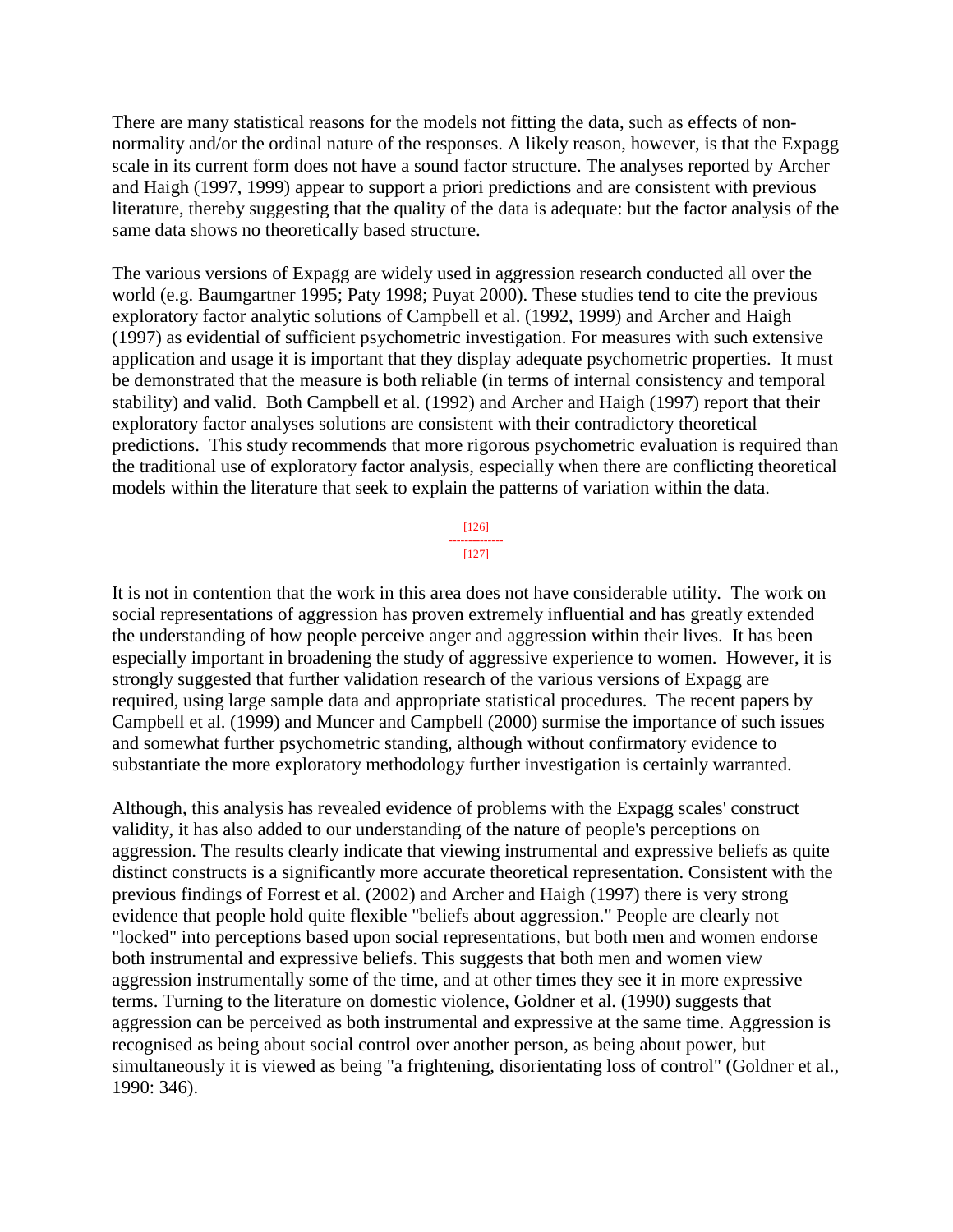People's perceptions of aggression can therefore appear to be quite contradictory at times. This may be one of the reasons why Expagg displays some psychometric problems with construct validity. It could well be that theorising two relatively orthogonal factors underlying these measures do not capture the complexity of people's beliefs about aggression. Clearly more research is required to examine the content and structure of how people think and feel about aggression within their lives.

At present it remains uncertain exactly what Expagg is measuring and how consistently it does so. There is no current consensus among researchers about which version of Expagg should be used with regards to sufficient psychometric validation. There is considerable confusion about both the nature and the number of factors underlying these measures. Until these measures can be demonstrated to have stable and consistent, theoretically meaningful factor structures, their usefulness is to a certain extent limited. Problems with the factor structure of these measures obviously have repercussions for the research on social representations/beliefs of aggression that implement these measures. Until such problems are resolved Expagg should be used only with caution. Future research investigating people's perceptions of aggression is needed, which should go beyond the assumption that beliefs fall into either an instrumental category or an expressive one. Aggressive beliefs may well be much more multifarious, and the development of new measures that reflect this would be welcome within the literature.

## **REFERENCES**

Andreu, J.M., Fujihara, T. and Ramirez, M.J. (1998). "Cultural and sex differences in aggression: A comparison between Japanese and Spanish students." Paper presented at the International Society for Research on Aggression, XIII World Meeting, July 12-17, 1998, Ramapo College, Mahwah, New Jersey, USA.<http://www.israsociety.com/xiii>

Archer, J. and Haigh, A. (1996). "Beliefs about aggressive feelings and actions." In C.F. Ferris and T Grisso (Eds.), Understanding aggressive behaviour in children (p.p. 329-331). Annals of the New York Academy of Sciences, Vol. 794, Sept. 20, 1996.

Archer, J. and Haigh, A. (1997). "Do beliefs about aggressive feelings and actions predict reported levels of aggression?" British Journal of Social Psychology, 36: 83-105.

Archer, J. and Haigh, A. (1999). "Sex differences in beliefs about aggression: Opponent's sex and the form of aggression." British Journal of Social Psychology*,* 38:71-84.

#### [127]

#### -------------- [128]

Archer, J., Monks, S. and Conners, L. (1997). "Comments on SP0409: A. Campbell, M. Sapochnik and S. Muncer's Sex differences in aggression: Does social representation mediate form of aggression? BJSP, 1997, 36, 161-171." British Journal of Social Psychology, 36: 603- 606.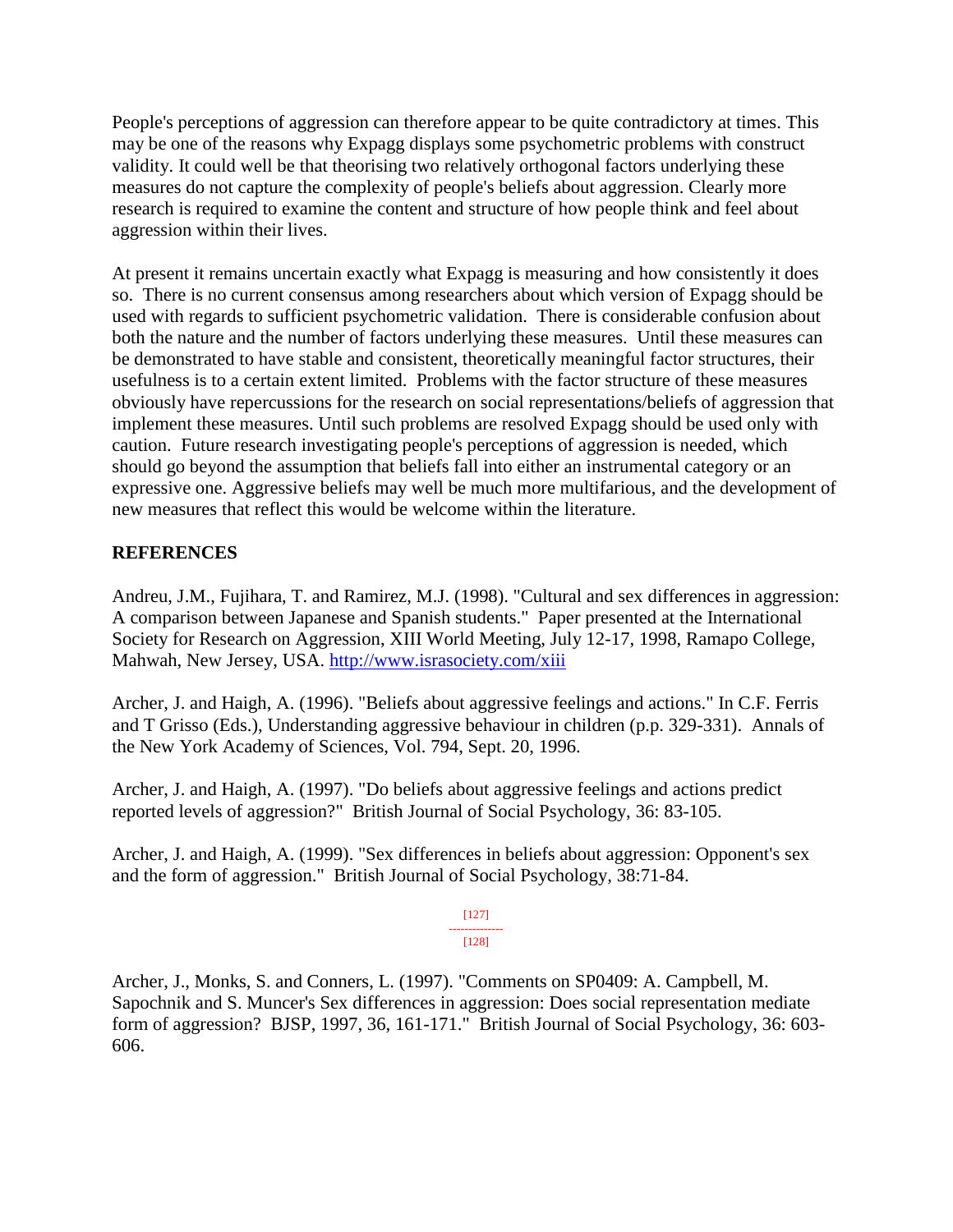Baumgartner, F. (1995). "Effects of instrumental vs. expressive views of aggression on strategies of aggressive behaviour." Studia Psychologica*,* 37(3): 197-198.

Bollen, KA. (1989). Structural equations with latent variables*.* Wiley: New York.

Campbell, A. (1995). "Representations, repertoires and power: Mother-child conflict." Journal for the Theory of Social Behaviour, 25(1): 35-57.

Campbell, A. (1996). "Aggression, gender and meaning: Crossing the sex barrier." Keynote address from the Division of Educational and Child Psychology Annual Conference. Leicester: The BPS.

Campbell, A. and Muncer, S. (1987). "Models of anger and aggression in the social talk of women and men."Journal for the Theory of Social Behaviour, 17(4):489-511.

Campbell, A. and Muncer, S. (1994). "Sex differences in aggression: Social representation and social roles." British Journal of Social Psychology, 33:233-240.

Campbell, A., Muncer, S., and Coyle, E. (1992). "Social representation of aggression as an explanation of gender differences: A preliminary study." AggressiveBehaviour, 18: 95-108.

Campbell, A., Muncer, S., Guy, A. and Banim, M. (1996). "Social representations of aggression: Crossing the sex barrier." European Journal of Social Psychology, 26: 135-147.

Campbell, A., Muncer, S., McManus, I.C. and Woodhouse, D. (1999). "Instrumental and expressive representations of aggression: One scale or two?" Aggressive Behaviour, 25: 435- 444.

Campbell, A., Sapochnik, M. and Muncer, S. (1997). "Sex differences in aggression: Does social representation mediate form of aggression?" British Journal of Social Psychology, 36(2): 161- 171.

Eatough, V., Gregson, M. and Shevlin, M. (1997). "Comments on SP0409: A. Campbell, M. Sapochnik and S. Muncer's Sex differences in aggression: Does social representation mediate form of aggression? BJSP, 1997, 36, 161-171." British Journal of Social Psychology, 36: 383- 384.

Forrest, S., Shevlin, M., Eatough, V., Gregson, M. and Davies, M. N. O. (2002). "The factor structure of the Expagg and Revised Expagg: A failure to replicate using confirmatory factor analysis." Aggressive Behaviour, 28(1): 11-20.

Goldner, V., Penn, P., Sheinberg, M. and Walker, G. (1990). "Love and violence: Gender paradoxes in volatile attachments." Family Process, 29(4): 343-363.

Haigh, A.M. (1996). "Gender differences in attitudes towards aggression." MPhil dissertation, University of Central Lancashire.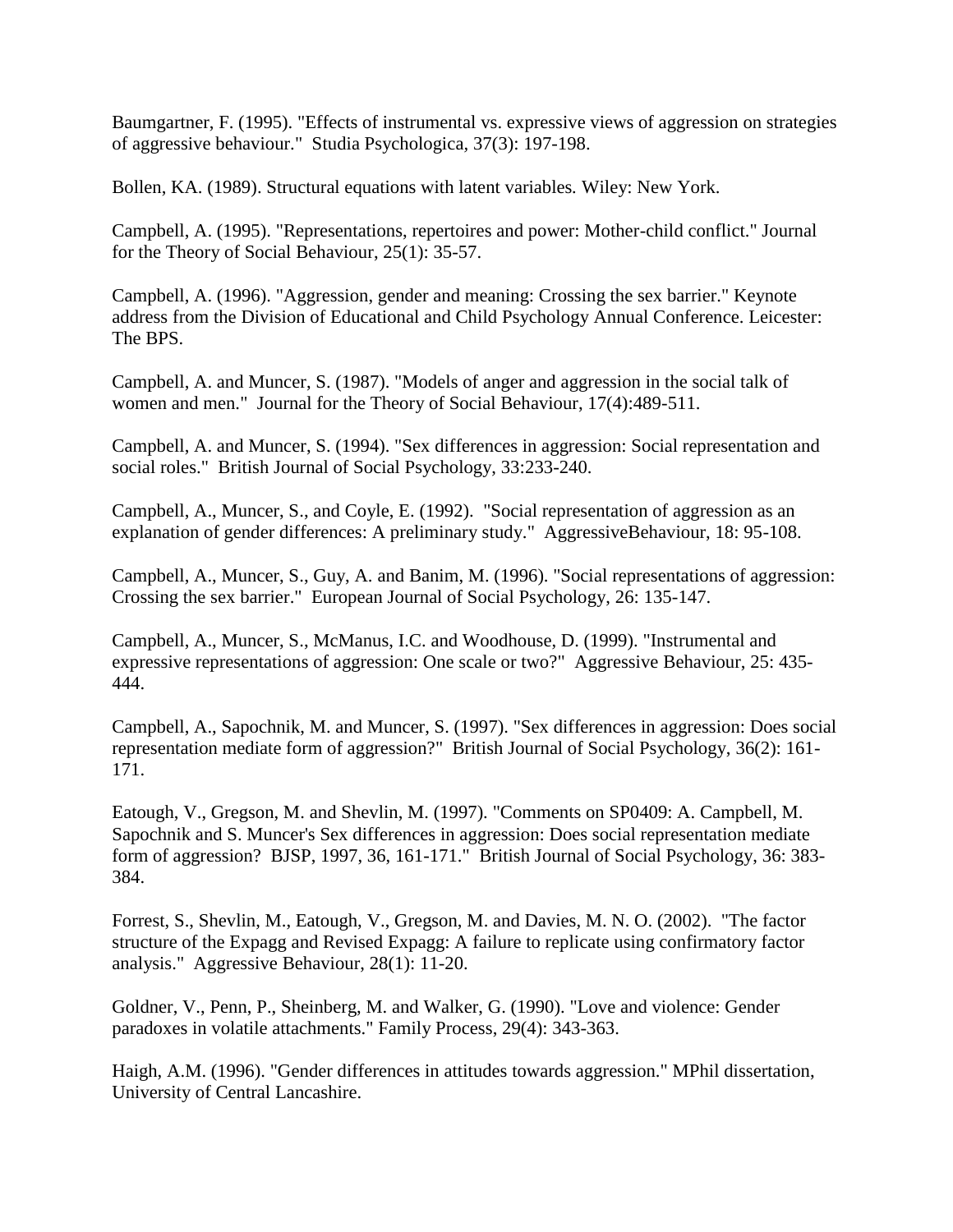Hoyle, R.H. and Panter, A.T. (1995). "Writing about structural equation models." In R.H. Hoyle (Ed.), Structural Equation Modeling : Concepts, Issues, and Applications. (P.p. 158-176). London: SAGE.

> [128] -------------- [129]

Joreskog, K.G. and Sorbom, D. (1993). LISREL 8 Users' Reference Guide. Scientific Software International: Chicago, Illinois.

McKinlay, A. and Potter, J. (1987). "Social representations: A conceptual critique." Journal for the Theory of Social Behaviour, 17(4): 471-487.

Moscovici, S. (1984). "The phenomenon of social representations." In R. Farr and S. Moscovici (Eds.), Social representations*.* Cambridge: Cambridge University Press.

Moscovici, S. (1985). "Comment on Potter and Litton." British Journal of Social Psychology, 24: 91-92.

Moscovici, S. (1987). "Answers and questions." Journal for the Theory of Social Behaviour, 17: 513-529.

Muncer, S.J and Campbell, A. (2000). "Comments on 'Sex differences in beliefs about aggression: Opponent's sex and form of aggression' by J. Archer and A. Haigh." British Journal of Social Psychology 39:: 309-311.

Parker, I. (1987). "'Social representations': Social psychology's (mis)use of sociology." Journal for the Theory of Social Behaviour, 17(4): 447-469.

Paty, B.P. (1998). "Assessing French teachers' perception of aggression using a modified version of the Expagg Questionnaire." Paper presented at the British Psychological Society Social Psychology Section Annual Conference, University of Kent at Canterbury, 21-23 September 1998.

Pedhazur, E.J. and Schmelkin, L.P. (1991). Measurement, Design, and Analysis: An integrated approach. LEA: London.

Plomin, R. and Foch, T.T. (1981). "Sex differences and individual differences." Child Development, 52: 383-385.

Potter, J. and Litton, I. (1985). "Some problems underlying the theory of social representations." British Journal of Social Psychology, 24: 81-90.

Puyat, J.H. (2000). "The social representations of aggression among student groups in UP Diliaman: An exploratory study." Paper presented at the International Society for Research on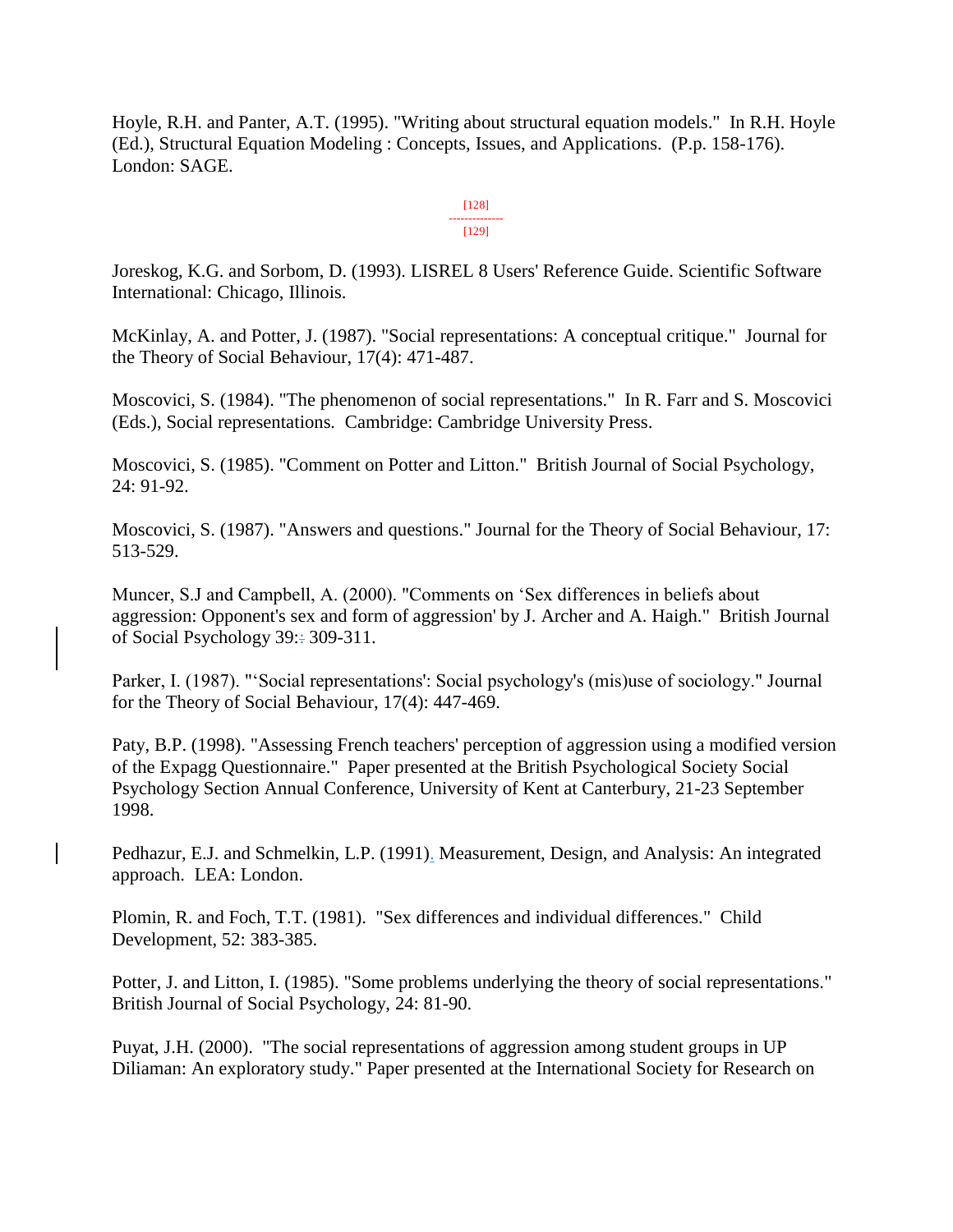Aggression, XIV World Meeting, July 9-14, 2000, University of Valencia, Spain. <http://cazorla.uv.es/isra/ESPANOL/cpingles.HTML>

Raykov, T. (1998). "On the use of confirmatory factor analysis in personality research." Personality and Individual Differences, 24 (2): 291-293.

Richardson, D.S. and Latane (2000). "Dynamic social impact theory (DSIT) predicts the development of social representations of aggression." Paper presented at the International Society for Research on Aggression, XIV World Meeting, July 9-14, 2000, University of Valencia, Spain.<http://cazorla.uv.es/isra/ESPANOL/cpingles.HTML>

Richardson, D.S., Huguet, P. and Schwartz, D. (2000). "Social representations of aggression in US and France." Paper presented at the International Society for Research on Aggression, XIV World Meeting, July 9-14, 2000, University of Valencia, Spain. <http://cazorla.uv.es/isra/ESPANOL/cpingles.HTML>

Steiger, J.H. (1989). EzPATH: A supplementary module for SYSTAT and SYGRAPH. SYSTAT: Evanston, Illinois.

Steiger, J.H. (1990). "Structural model evaluation and modification: An interval estimation approach." Multivariate Behavioural Research, 25(2): 173-180.

Unger, R.K. (1979). "Toward a redefinition of sex and gender." American Psychologist, 34: 1085-1094.

White, J.W. and Kowalski, R.M. (1994). "Deconstructing the myth of the nonaggressive woman: A feminist analysis." Psychology of Women Quarterly, 18: 487-508.

#### [129] -------------- [130]

#### **AUTHORS' NOTE**

Dr. Sarah Forrest, Psychology Division, Nottingham Trent University, Burton Street, Nottingham, England. NG1 4BU. Email: [Sarah.Forrest@ntu.ac.uk.](mailto:Sarah.Forrest@ntu.ac.uk) Sarah graduated from the Nottingham Trent University with a BSc. (Hons) Psychology degree in 1998, and studied for her doctorate there from 1998 to 2000, specialising in individual differences in aggressive expression. After temporary lectureships at both Nottingham Trent University and APU (Cambridge) she returned as a full-time lecturer to Nottingham Trent University in 2002, and has recently been awarded her PhD in Psychology. Her research interests include aggressive beliefs and indirect aggression, personality, psychometrics, and multivariate statistics.

Dr Mark Shevlin, E-mail: [M.Shevlin@ulster.ac.uk.](mailto:M.Shevlin@ulster.ac.uk) Mark graduated from the University of Ulster at Jordanstown with a BSc. Applied Psychology degree in 1992, gaining his doctorate in Psychology from the University of Ulster in 1995. After working at the Nottingham Trent University for three years, Mark returned to the University of Ulster (at Magee College) in 1998